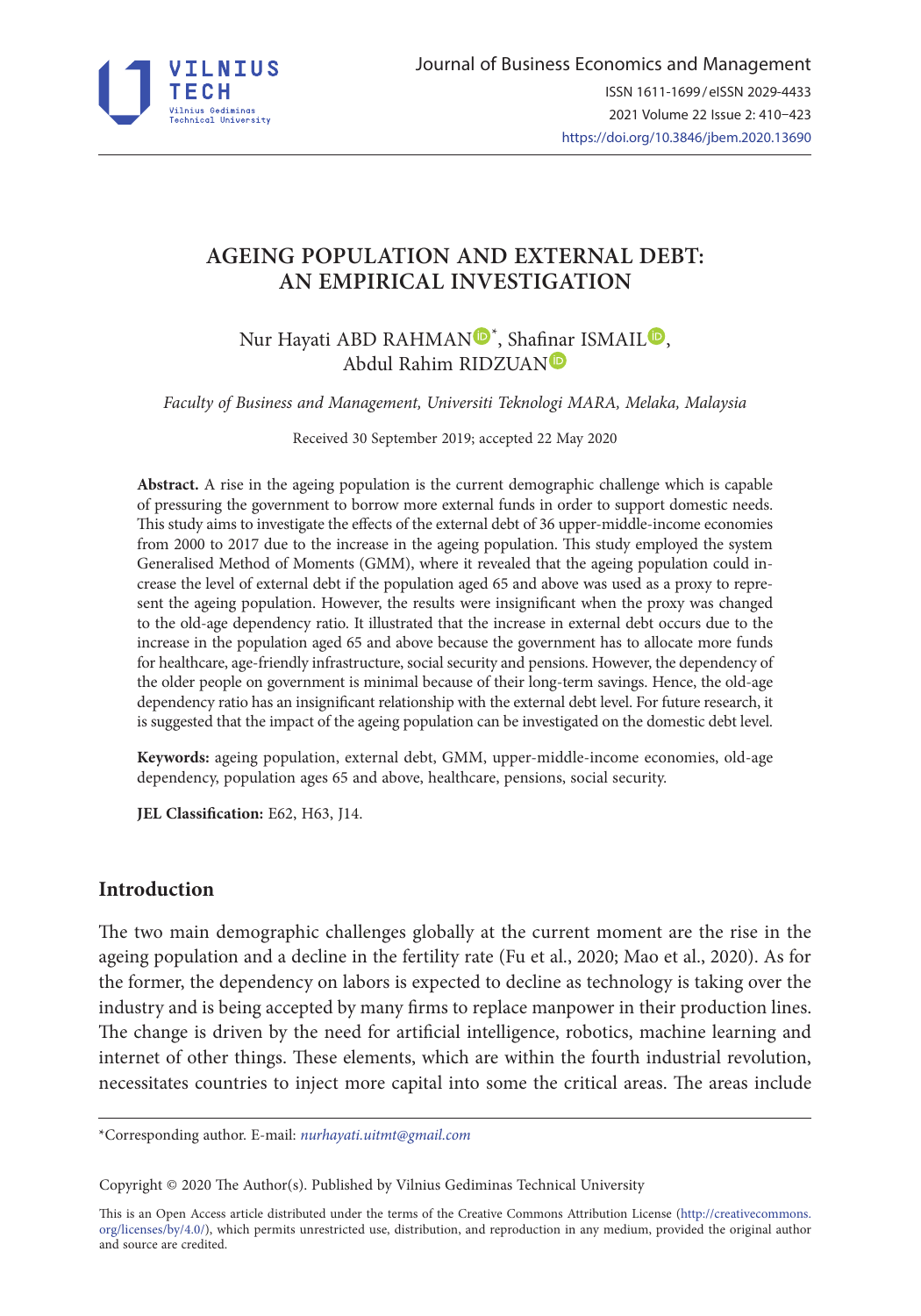research and development, innovation, human capital investment and infrastructure development. These development expenditures are highly essential for future sustainable growth. However, an increase in the ageing population might additionally lead to a rise in the government' operating expenses.

Therefore, in order to accommodate higher demand for funds, the governments can generate funds from three primary sources, namely taxation, money creation and public debt (Ghosh & Ghosh, 2008). However, money creation is not preferred as it creates inflation. Similarly, tax is also less favorable as it imposes an excess burden to the public by limiting their purchasing power and by distorting the levels of consumptions and investments in an economy (Barro, 1979). Hence, the public debt falls in place, especially when the government is facing fiscal imbalances. Between the types of debts, domestic and external, the latter is more vulnerable. Countries with a high level of external debt should be able to confront the global economic turbulences because of their ability to repay the debt is highly dependent on the global economic situation.

Theoretically, the factors determining the level of external debt for a country are the average anticipated rate of inflation, the real values of the temporary movement of the government expenditures and the national income (Barro, 1979). Empirically, vast literature has discussed the determinants of external debt by including other variables such as government revenues (Mensah et al., 2017; Waheed, 2017), investments (Sadik-Zada & Gatto, 2019; Waheed, 2017; Mohd Daud & Podivinsky, 2012), current account (Waheed, 2017), reserve (Waheed, 2017), resource prices (Waheed, 2017) and primary balance (Hasanov & Cherif, 2012; Pirtea & Nicolescu, 2012; Poghosyan, 2018). However, the existing empirical literature does not conclusively highlight the roles of the ageing population in influencing the level of public debt. This paper attempts to fill in the gaps by providing some empirical evidence on how the ageing population affects the public debt in the upper-middle-income economies (UMIE). It is essential to address this issue as the government's burden is expected to increase when the economy is facing an increased number of the ageing population. The findings from this study might be helpful for governments and policymakers to redesign their existing policies by taking into account the impacts of the ageing population on the fiscal imbalances.

The organization of this paper is as follows. The next section discusses in brief the literature review of relevant studies. Follow suit is the third section that introduces the methodology, research framework, data and econometric models. The fourth section presents the findings and discussion, while the fifth section concludes the study and presents relevant policy implications.

#### **1. Literature review**

## **1.1. Theoretical review**

The public debt theory by Barro (1979), and extended by Mensah et al. (2017) can be used as a starting point to understand how ageing population affects the public debt level. The theory claims that the government have to incur public debt due to three reasons namely (1) the uses of funds, (2) the sources of funds, and (3) the policy objectives. The use of funds is primarily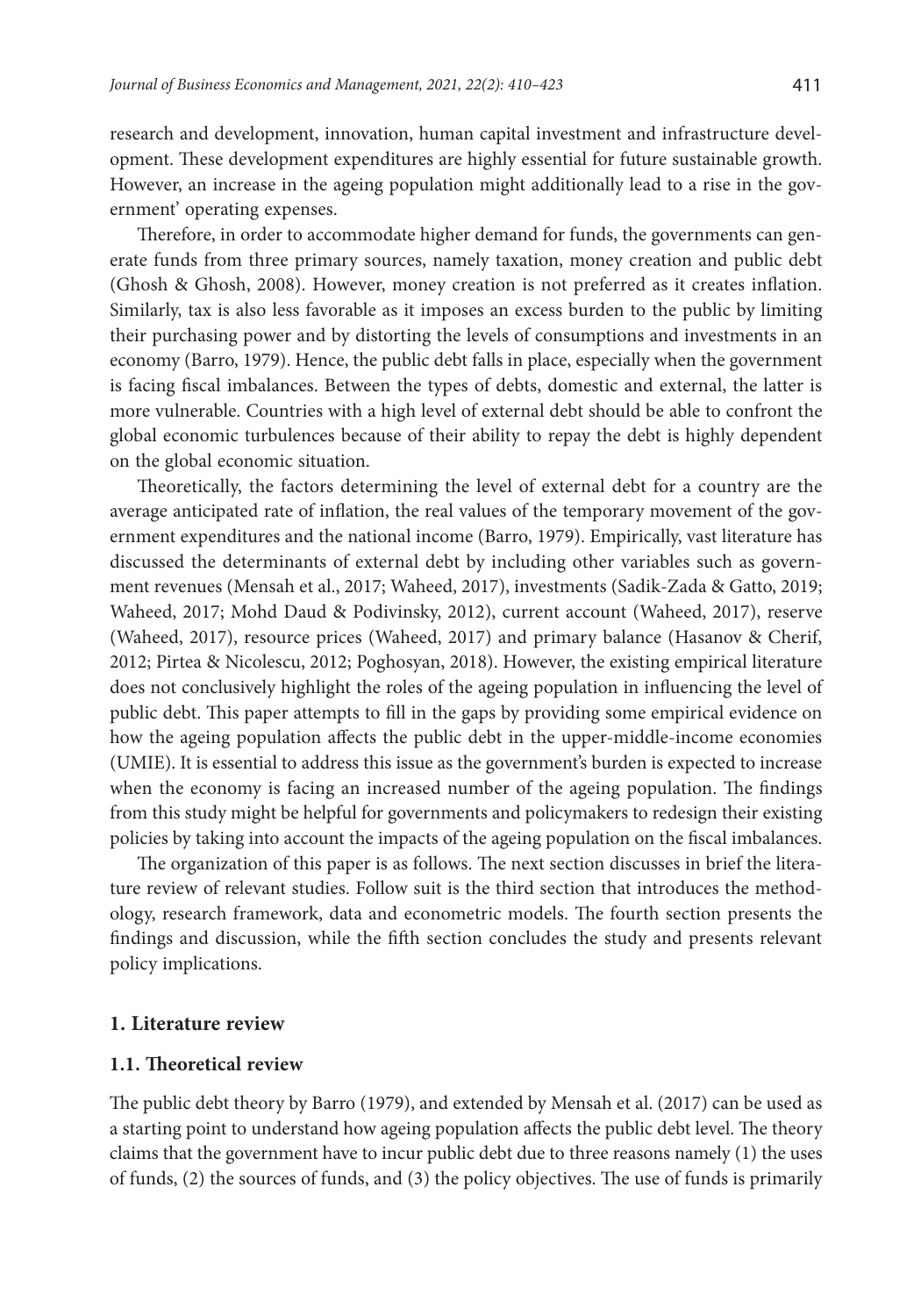to finance government expenditures. Meanwhile, the sources of funds can be derived from taxation (Mensah et al., 2017), investment (Sadik-Zada & Gatto, 2019; Waheed, 2017) and domestic borrowing (Mensah et al., 2017). However, if the government has enough funds to cover its expenditures, the level of external debt is expected to reduce. Finally, the government accumulates higher external debt to achieve the two main policy objectives, namely low inflation and high economic growth. The government is required to inject more funds to support the economy at the time of inflation or to achieve higher economic growth. Hence, the fiscal stimulus by using public debt might be necessary.

In relation to the ageing population, the government is expected to bear a higher financial burden when the number of the ageing population increases. Thus, the uses of funds are expected to increase, thus stimulating higher accumulation of public debt. The government can impose taxes to cover additional costs due to the rise in expenditures related to pensions, transfer payments, etc. However, it is not advisable to do so as it creates a distortionary effect on economic growth. Thus, theoretically, the ageing population will generally increase the government's debt.

#### **1.2. Empirical review**

Empirically, most of the papers have been focusing on the above-listed variables as theoretically outlined by Barro (1979) and Mensah et al. (2017). There is limited research available on how the ageing population as a demographic variable affects the external debt of countries. The investigation on this matter is crucial as the increase in the ageing population might force the government to spend more on age-friendly infrastructures (Goedl & Zwick, 2018), pensions (Alonso-Garcia & Rosado-Cebrian, 2019), medicines and so on. Thus, there is a tendency for the government to borrow more funds from the external market due to the rise in government spending. Excessive spending on the ageing population is not a good move as it might distort the economic growth. It is consistent with the theory of secular stagnation (Jackson, 2019), in which the increase in the ageing population will increase the budgetary pressure of the government. It will lead to economic stagnation because most of the expenditures for the ageing population are under the category of the operating expenditure. Instead, the government should focus on spending in development expenditures (Ono & Uchida, 2018; Shkolnyk & Koilo, 2018) since it gives higher benefits and value-added for long-term economic sustainability. The government can concentrate on developing the economy if everyone take charge in taking care of their parents' needs and wants. As discussed in the theory of intergenerational social contract, it is a social obligation of each individual to take care of their parents when they are older (Hillman, 2003). The burden should not be shifted to the government.

Moreover, previous empirical literature was focused on the oil and gas export-import countries (Waheed, 2017), advanced economies (Caruso & Domizio, 2017; Hasanov & Cherif, 2012), emerging economies (Poghosyan, 2018), lower-middle-income economies (Mensah et al., 2017) and mixed economies (Benfratello et al., 2018; Sadik-Zada & Gatto, 2019). UMIE has not received attention in the existing literature. The countries listed within UMIE are worth investigating since they are striving to achieve high-income economies. In order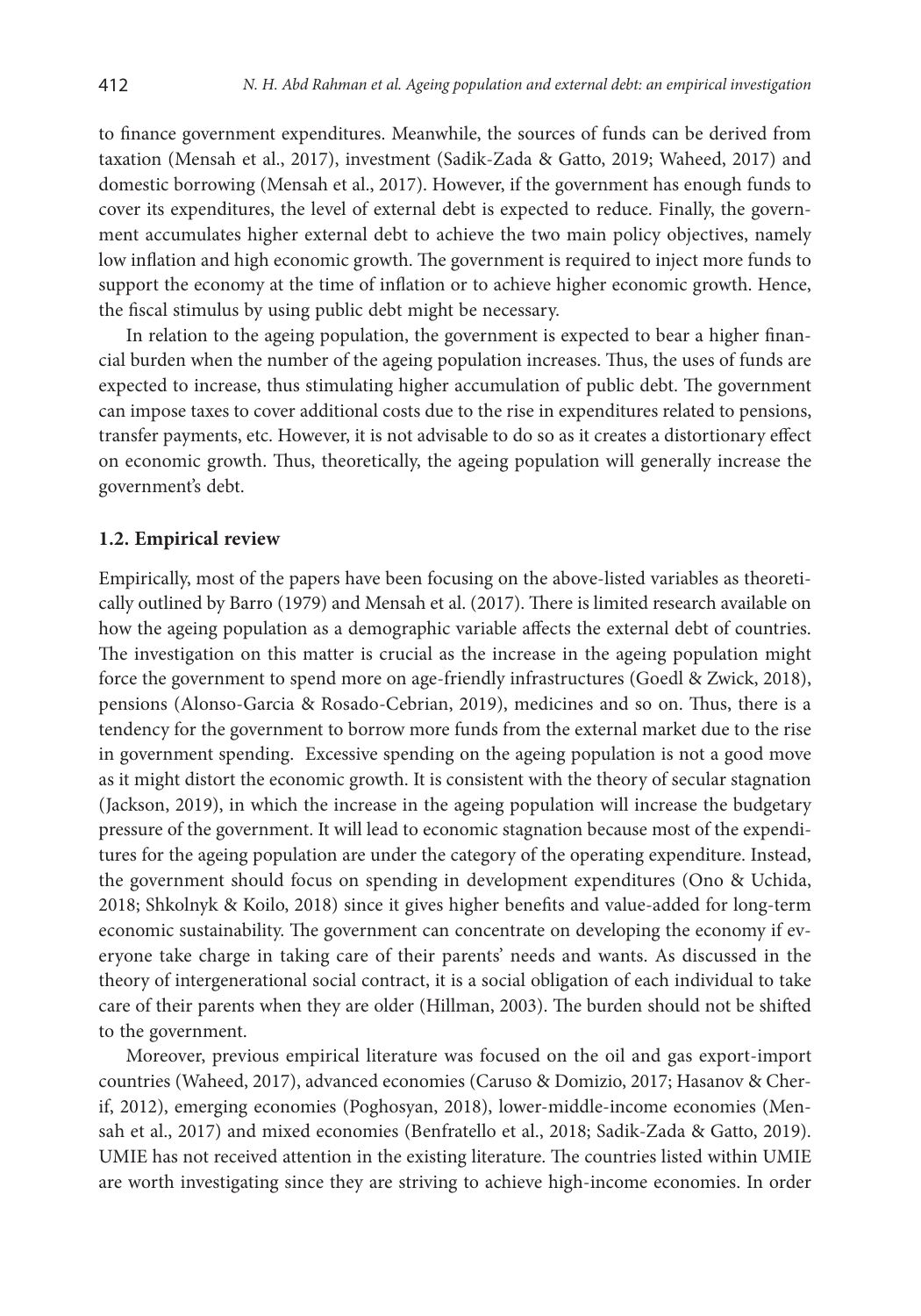to achieve higher income, substantial amounts of capital are needed to boost the economy, especially during the global transformation into the fourth industrial revolution. Hence, the need for external debt is highly relevant to these countries as opposed to domestic debt. High domestic debts tend to crowd-out private investments (Reinhart et al., 2012), thus slowing down the economic growth of the country. Since the UMIE aim to become high-income economies, the economic slowdown is not an option. Thus, external debt is necessary as an engine of growth for UMIE. Therefore, this research investigated the effects of the ageing population on the external debt of the UMIE from 2000 to 2017.

This paper contributes to the existing literature by addressing the following issues. Firstly, the effects of the ageing population on the external debt of the UMIE were investigated. This aspect has not been extensively explored (Goedl & Zwick, 2018), especially by using external debt and the UMIE as the scopes of settings. Secondly, this paper extends the model of external debt accumulation by Mensah et al. (2017) by integrating total government revenues as one of the independent variables. The previous model by Mensah et al. (2017) only included taxation as the source of government income. The inclusion of other sources of revenues was vital to capture the entirety of the fiscal imbalance apart from tax in the current study. Thirdly, to ensure the goodness of findings, the issues regarding endogeneity were handled accordingly in the estimation model. The robustness tests were also conducted to ensure consistency of the results by testing the debt model with two proxies that represent the ageing population.

The organization of this paper is as follows. Section 2 discusses the framework and methodology used to answer the objective. Section 3 and 4 presents the findings and discussion, respectively, while the last section concludes the study.

#### **2. Research framework**

The underlying framework of public debt accumulation was derived from Barro's model of public debt (Barro, 1979). In his framework, he stressed the importance of three variables in determining the public debt level, namely (1) average anticipated inflation rate, (2) temporary movement of the government expenditure and (3) national income. Due to the difficulties in measuring the anticipated rate of inflation, Barro has also proven that the long-term interest rate can be a good proxy for the anticipated inflation.

Decades later, the original framework by Barro (1979) was extended by Mensah et al. (2017) by the addition of four other variables (taxation, investment, domestic savings and domestic borrowings) in explaining the determination of external debt. Thus, a total of seven variables were grouped into three components of public debt namely, (1) the uses of funds (government expenditure), (2) the sources of funds (taxation, investment, domestic savings and domestic borrowings), and (3) the policy objectives (inflation and economic growth). In this paper, these variables were regarded as the control variables. Hence, the framework underlying this paper was mainly derived from Barro (1979) and Mensah et al. (2017). The framework was further enhanced by adding the ageing population and interest payments on external debt as additional elements in the model.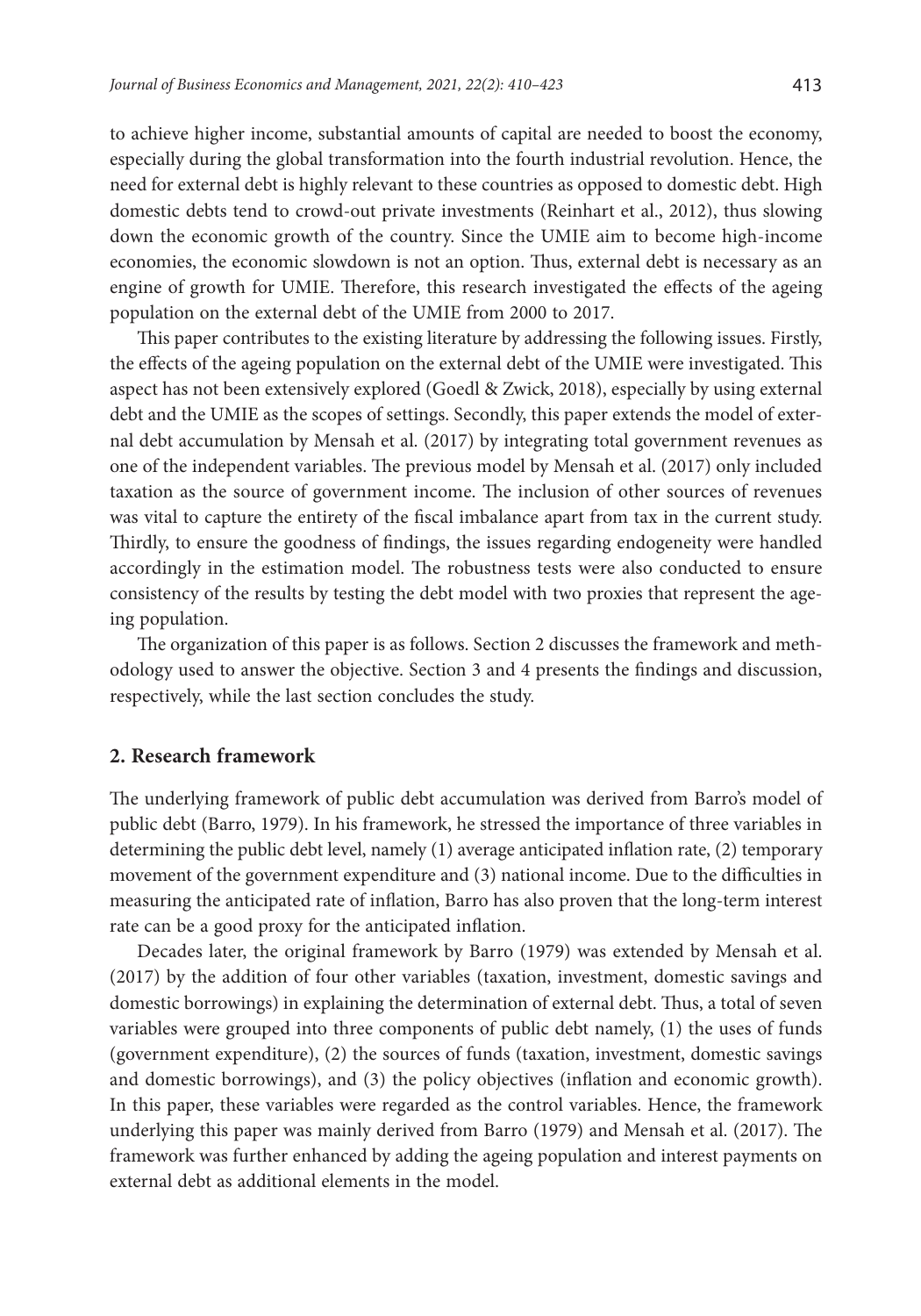#### **3. Data, methodology and econometric estimation**

Based on the available data, this study included 36 out of 51 countries within the UMIE. The panel of data comprised of annual data from 2000 to 2017. The choice of these years as a period of study is due to data availability as well as the seriousness of the debt issue among UMIE from the early of 2000. Statistically, 55 percent of the countries under investigation were recorded to accumulate an average external debt of more than 40 percent of the GDP (The World Bank Group, 2018). Besides, given the average percentage of the ageing population to total population is increases across the years, high accumulation of external debt is a serious issue that might hinder the economic growth if it is not properly managed.

Prior to the estimation, three-year non-overlapping averages were calculated for all data to cater to the short-run business cycle fluctuations (Arčabić et al., 2018; Law, 2018; Kim et al., 2017). Since the data has a short time series with a large number of cross-sections, the Generalized Method of Moments (GMM) was employed as an estimation method. The method helps to solve the endogeneity problem that exists in the debt-growth model. On the other hand, the traditional panel data estimators such as Pooled Ordinary Least Square (POLS), fixed effect (FE) and random effect (RE) models are inappropriate due to their inability to solve the problem of endogeneity in short time series (Law, 2018). Thus, the baseline regression based on a dynamic model specification in the GMM is written as follows:

$$
edebt_{it} = \rho edebt_{i,t-1} + \beta age_{it} + \delta X_{it} + U_{it};
$$
\n(1)

$$
X = f(age, ge, rev, inv, sav, debt, inf, rgdp, inf); \tag{2}
$$

$$
U_{it} = \mu_i + \nu_{it},\tag{3}
$$

where *edebt* is the ratio of external debt stock to Gross National Income (GNI), *X* is the vector of control variable based on Barro (1979) and Mensah et al. (2017), *i* and *t* represent the countries and years respectively, while  $U_{it}$  is the error term which consists of unobserved timeinvariant effect  $(\mu_i)$  and random disturbance term  $(v_{it})$ . Besides, the proxy for the ageing population is the ratio of population aged 65 and above against the total population (noted by age1). The old-age dependency ratio was also used as a percentage of the working-age population as another proxy for the ageing population (indicated by age2). These two proxies were used for the robustness test to determine the consistency of the results. All data are in natural logarithm form. The detailed explanation of the variables used in this paper is provided in Table 1.

The  $\mu_i$  and  $v_{it}$  are independent of each other and among themselves. However, since the  $\mu_i$  is not varied with time, Arellano and Bond (1991) suggested that the time-invariant effect should be eliminated by first-differencing the above equation. As a result, the fist-difference equation was derived as follows:

$$
edebt_{it} - edebt_{it-1} = \rho \left( edebt_{i,t-1} - edebt_{i,t-2} \right) + \beta \left( age_{it} - age_{it-1} \right) + \delta \left( X_{it} - X_{it-1} \right) + \left( v_{it} - v_{it-1} \right).
$$
\n(4)

GMM solves the endogeneity problem by including the lagged values of the explanatory variables as the instruments (Arellano & Bond, 1991). The two types of GMM that exist include difference GMM and system GMM. Although both methods include lagged values as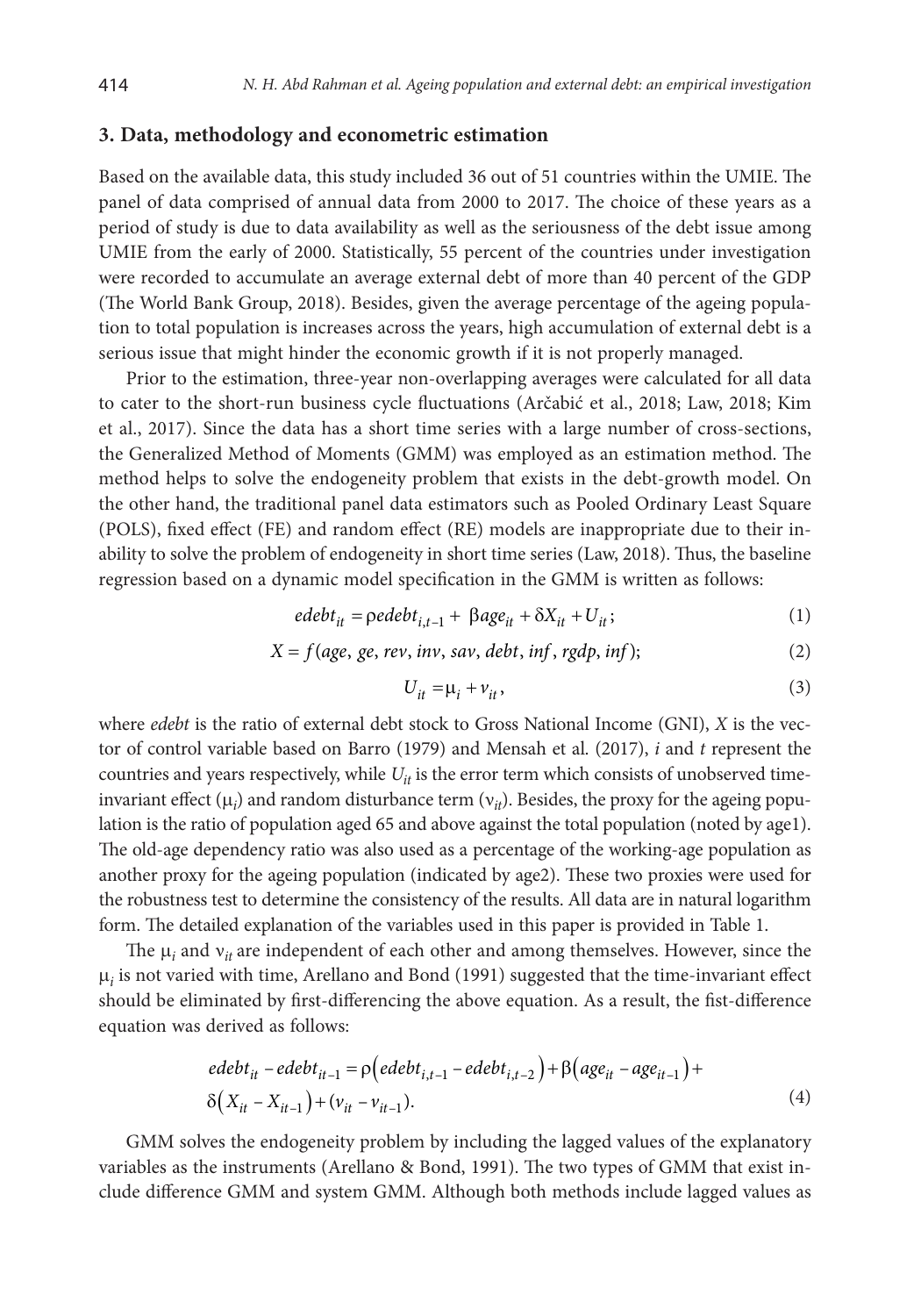the instruments, the difference GMM only consists of the difference equation while system GMM consists of both difference and level equations. Nevertheless, system GMM is expected to generate a better estimation relative to the difference GMM as the independent variables become persistent (Blundell & Bond, 1998). It is because νit in the difference GMM is correlated with the dependent lagged variable ( $edebt_{i,t-1}$  –  $edebt_{i,t-2}$ ) that is included as a regressor. Therefore, this paper employed system GMM as it uses moment conditions of lagged levels as instruments for the differenced equation.

Nevertheless, the use of system GMM is subject to two main conditions. Firstly, the additional instruments added in the model must be valid. Hence, the Hansen test of overidentifying restrictions was used to validate the additional instruments (Hansen, 1982). Secondly, the v<sub>it</sub> should be free from the second-order autocorrelation. This condition was tested using the Arrelano-Bond test for AR(2) with a null hypothesis that there is no second-order serial correlation for the disturbance in the equation.

| No.            | <b>Notation</b> | Description of the variable                                                                                                          | Measurement<br>unit | Sources                                                         |
|----------------|-----------------|--------------------------------------------------------------------------------------------------------------------------------------|---------------------|-----------------------------------------------------------------|
| $\mathbf{1}$   | edebt           | External debt stocks to GNI                                                                                                          | Percentage          | World Development Indica-<br>tor (WDI), World Bank              |
| $\overline{2}$ | l.edebt         | Lag of external debt stocks to GNI<br>(based on the initial value of the<br>external debt for each overlapping<br>three-year period) | Percentage          | World Development<br>Indicator (WDI), World<br>Bank             |
| 3              | age1            | Ratio of the population ages 65 and<br>above against total population                                                                | Percentage          | World Development Indica-<br>tor (WDI), World Bank              |
| $\overline{4}$ | age2            | Ratio of old age dependency ratio<br>against working-age population                                                                  | Percentage          | World Development Indica-<br>tor (WDI), World Bank              |
| 5              | ge              | General government total<br>expenditure as a percentage of GDP                                                                       | Percentage          | World Economic Outlook,<br>International Monetary Fund<br>(IMF) |
| 6              | rev             | General government revenue as a<br>percentage of GDP                                                                                 | Percentage          | World Economic Outlook,<br>International Monetary Fund<br>(IMF) |
| 7              | inv             | Gross capital formation as a<br>percentage of GDP                                                                                    | Percentage          | World Development Indica-<br>tor (WDI), World Bank              |
| 8              | sav             | Gross domestic savings as a<br>percentage of GDP                                                                                     | Percentage          | World Development Indica-<br>tor (WDI), World Bank              |
| 9              | debt            | General government gross debt as a<br>percentage of GDP                                                                              | Percentage          | International Monetary Fund<br>(IMF)                            |
| 10             | inf             | Annual percentage of inflation<br>based on consumer prices                                                                           | Percentage          | World Development Indica-<br>tor (WDI), World Bank              |
| 11             | rgdp            | Annual growth of real GDP                                                                                                            | Percentage          | World Economic Outlook,<br>International Monetary Fund<br>(IMF) |
| 12             | int             | Interest payments on external debt<br>as a percentage of GNI                                                                         | Percentage          | World Development Indica-<br>tor (WDI), World Bank              |

Table 1. Variables used in this study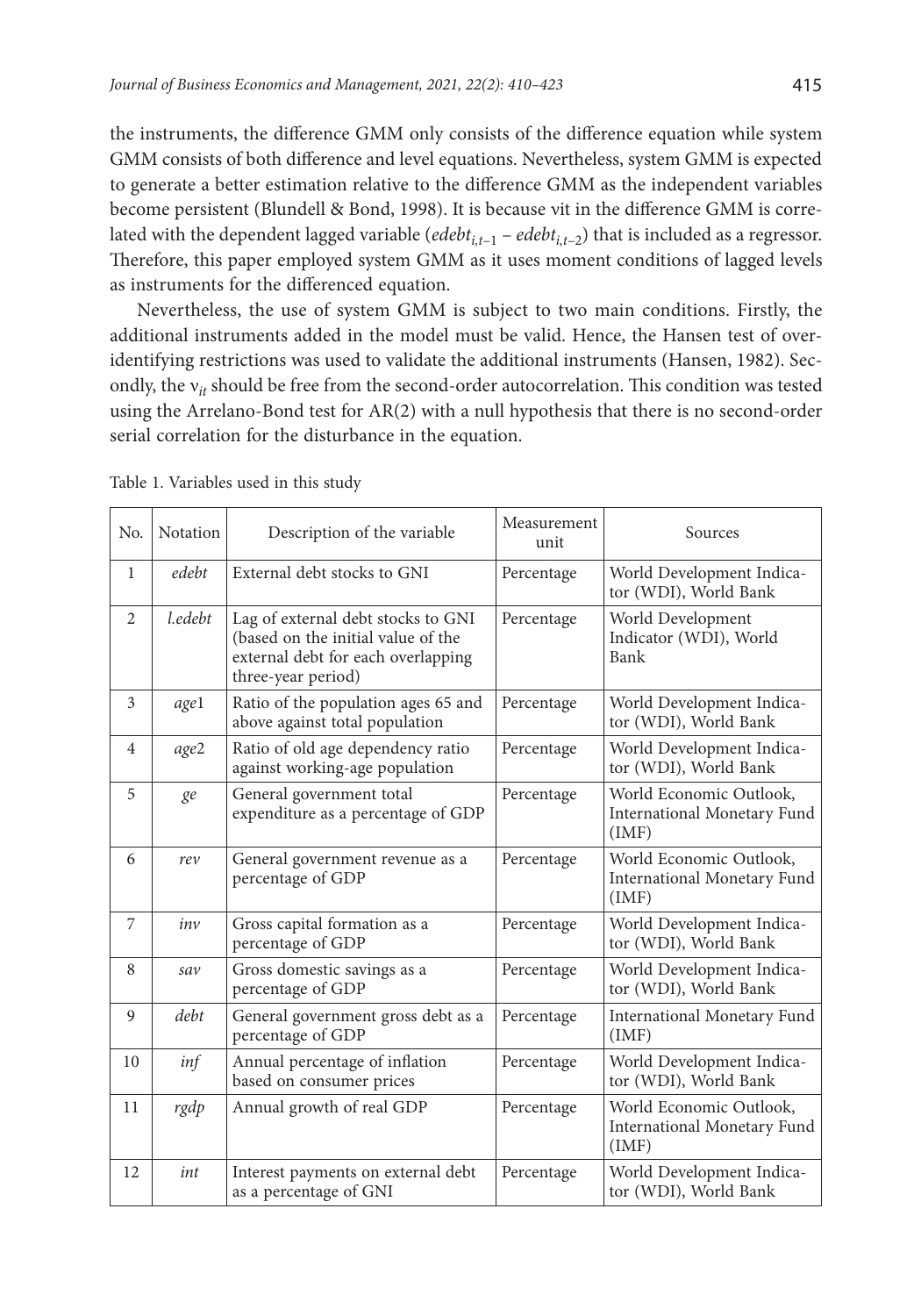# **4. Findings and discussion**

Table 2 illustrates the summary statistics for all the variables used in this study. The interest on external debt has the lowest mean of 0.1468 while the ratio of the gross capital formation to GDP as a proxy of the investment recorded the highest mean, with the value of 50.14147. Meanwhile, the ratio of the general government expenditure to GDP scored the lowest standard deviation of 0.2992028, while the inflation rate measured the highest standard deviation value of 38.20234.

| Variables | Observation | Mean    | <b>Standard Deviation</b> | Minimum   | Maximum  |  |
|-----------|-------------|---------|---------------------------|-----------|----------|--|
| edebt     | 193         | 3.6267  | 0.7949                    | 0.3054    | 4.9996   |  |
| agel      | 205         | 1.9619  | 0.4622                    | 1.1818    | 3.0271   |  |
| age2      | 205         | 2.3769  | 0.4282                    | 1.6657    | 3.4549   |  |
| ge        | 205         | 3.3558  | 0.2992                    | 2.4929    | 4.0048   |  |
| rev       | 205         | 3.2687  | 0.3148                    | 2.3887    | 3.8830   |  |
| inv       | 190         | 50.1414 | 14.9228                   | 0.2565    | 104.8875 |  |
| sav       | 199         | 43.5547 | 31.0919                   | 0.0382    | 120.7834 |  |
| debt      | 205         | 3.5507  | 0.6820                    | 1.3779    | 5.1776   |  |
| inf       | 203         | 15.0414 | 38.2023                   | 0.2964    | 509.8990 |  |
| rgdp      | 205         | 8.1663  | 5.7986                    | 0.0305    | 47.8089  |  |
| int       | 193         | 0.1468  | 0.9654                    | $-4.7405$ | 1.9605   |  |

Table 2. Summary statistics of all variables

Table 3 illustrates the correlation matrix between all variables used in the current study. Among the independent variables, four series were identified to possess correlation values of more than 0.8 namely between *ge* and *rev* ( $r = 0.929$ ) as well as *age*1 and *age2* ( $r = 0.9936$ ). However, to ensure robust estimation, this study did not include *age*1 and *age*2 together in the same model to avoid multicollinearity problem.

|  |  | Table 3. Correlation matrix |  |
|--|--|-----------------------------|--|
|  |  |                             |  |

|       | edebt    | debt     | ge           | int      | rev      | sav      | inv          | inf          | age2     | rgdp     | age1 |
|-------|----------|----------|--------------|----------|----------|----------|--------------|--------------|----------|----------|------|
| edebt | 1        |          |              |          |          |          |              |              |          |          |      |
| debt  | 0.4358   | 1        |              |          |          |          |              |              |          |          |      |
| ge    | 0.0721   | 0.1495   | $\mathbf{1}$ |          |          |          |              |              |          |          |      |
| int   | 0.8544   | 0.4107   | 0.034        | 1        |          |          |              |              |          |          |      |
| rev   | 0.0146   | $-0.027$ | 0.929        | $-0.002$ | 1        |          |              |              |          |          |      |
| sav   | $-0.525$ | $-0.538$ | $-0.144$     | $-0.438$ | 0.048    | 1        |              |              |          |          |      |
| inv   | $-0.526$ | $-0.333$ | 0.109        | $-0.562$ | 0.145    | 0.5466   | $\mathbf{1}$ |              |          |          |      |
| inf   | $-0.147$ | $-0.134$ | 0.082        | $-0.055$ | 0.042    | 0.124    | 0.2033       | $\mathbf{1}$ |          |          |      |
| age2  | 0.3662   | 0.0156   | 0.349        | 0.2993   | 0.335    | $-0.242$ | $-0.021$     | $-0.035$     | 1        |          |      |
| rgdp  | $-0.121$ | $-0.319$ | $-0.148$     | $-0.102$ | $-0.057$ | 0.2549   | 0.2767       | $-0.032$     | $-0.039$ | 1        |      |
| age1  | 0.3196   | $-0.006$ | 0.359        | 0.2481   | 0.348    | $-0.199$ | 0.0135       | $-0.023$     | 0.9936   | $-0.027$ | 1    |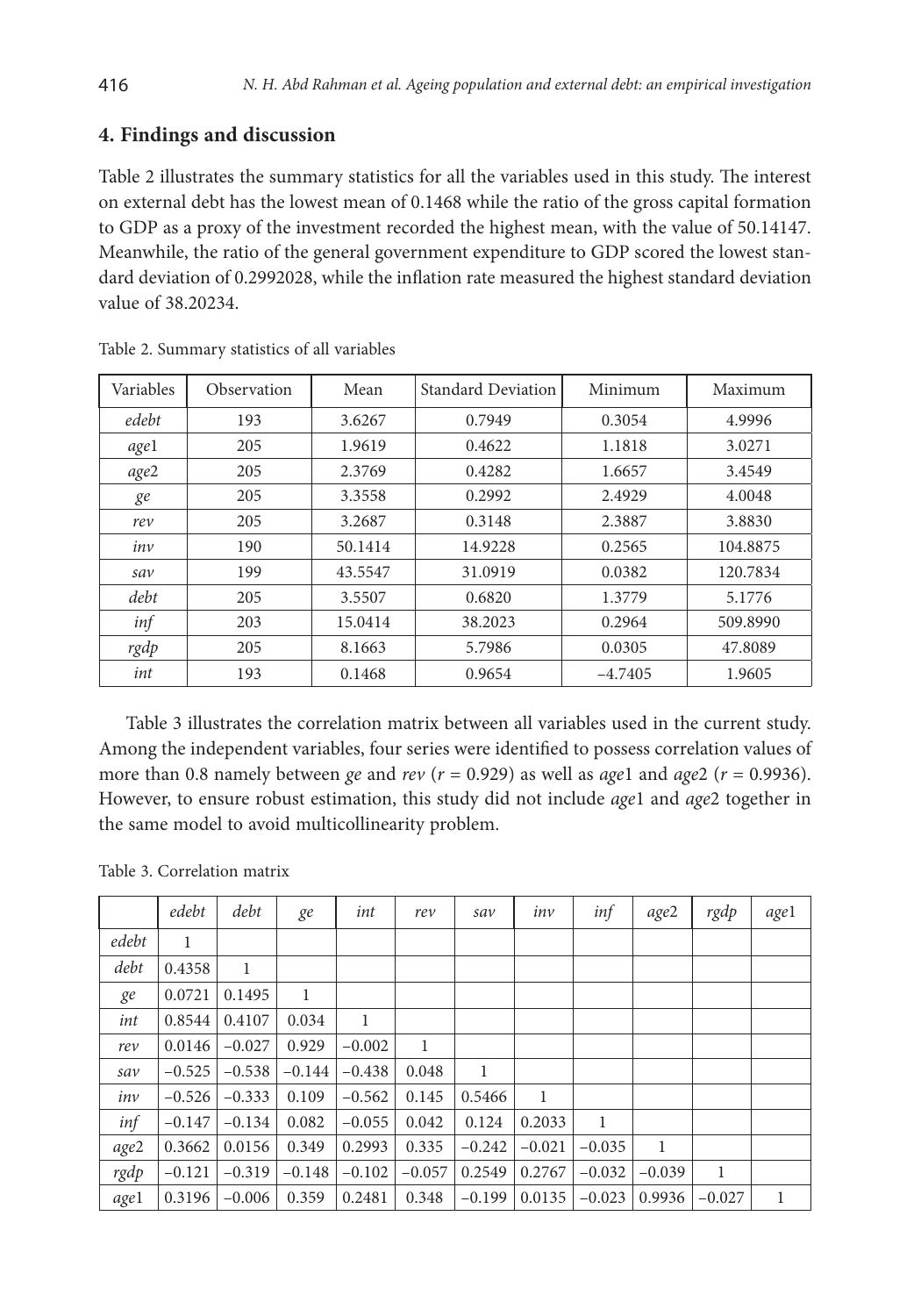| Independent Variables | $\mathbf{1}$           | $\overline{2}$         | $\overline{3}$         | $\overline{4}$         |
|-----------------------|------------------------|------------------------|------------------------|------------------------|
| l.edebt               | $0.756***$<br>(0.013)  | $0.754***$<br>(0.015)  | $0.743***$<br>(0.014)  | $0.737***$<br>(0.018)  |
| debt                  | $0.070***$<br>(0.013)  | $0.077***$<br>(0.013)  | $0.084***$<br>(0.013)  | $0.080***$<br>(0.013)  |
| ge                    | $0.147**$<br>(0.054)   |                        | $0.117**$<br>(0.056)   |                        |
| int                   | $0.118***$<br>(0.010)  | $0.124***$<br>(0.012)  | $0.119***$<br>(0.010)  | $0.134***$<br>(0.011)  |
| rev                   |                        | 0.056<br>(0.056)       |                        | 0.003<br>(0.070)       |
| sav                   | $-0.002***$<br>(0.000) | $-0.002***$<br>(0.000) | $-0.002***$<br>(0.000) | $-0.002***$<br>(0.000) |
| inv                   | $0.001*$<br>(0.001)    | $0.002***$<br>(0.001)  | 0.001<br>(0.001)       | $0.002**$<br>(0.001)   |
| inf                   | $-0.001***$<br>(0.000) | $-0.001***$<br>(0.000) | $-0.001***$<br>(0.000) | $-0.001***$<br>(0.000) |
| rgdp                  | $-0.004***$<br>(0.001) | $-0.005***$<br>(0.000) | $-0.004***$<br>(0.001) | $-0.005***$<br>(0.000) |
| age1                  |                        |                        | $0.058**$<br>(0.027)   | $0.063**$<br>(0.031)   |
| age2                  | 0.026<br>(0.020)       | 0.033<br>(0.032)       |                        |                        |
| Constant              | 0.162<br>(0.165)       | $0.381*$<br>(0.192)    | 0.204<br>(0.177)       | $0.550**$<br>(0.218)   |
| Observations          | 176                    | 176                    | 176                    | 176                    |
| No. of instruments    | 49.000                 | 41.000                 | 49.000                 | 41.000                 |
| AR1 $p$ -value        | 0.013                  | 0.018                  | 0.015                  | 0.022                  |
| AR2 $p$ -value        | 0.154                  | 0.165                  | 0.147                  | 0.148                  |
| Hansen p-value        | 0.906                  | 0.634                  | 0.879                  | 0.692                  |

Table 4. System-GMM results

*Notes*: Values in bracket represent standard errors in parentheses.

\*\*\*  $p < 0.01$ , \*\*  $p < 0.05$ , \*  $p < 0.10$ .

Next, Table 4 reports the findings of the system-GMM estimations for the four models. The main difference between the four models is the use of variables as a proxy of the ageing population. Two models used the old-age dependency ratio to the working-age population (*age*2), while the third and the fourth models used the ratio of population aged 65 and above against the total population (*age*1). Moreover, since rev and ge possess high correlation values, each of the ageing population proxies analyzed these two variables independently.

On the other hand, the lagged dependent variable (*l.edebt*) was found to be positive and highly significant for all four models. Consistent with the previous research, the significance implied that the level of current external debt for the UMIE is highly related to the past value of the external debt (Benfratello et al., 2018). The coefficient values for all four models fell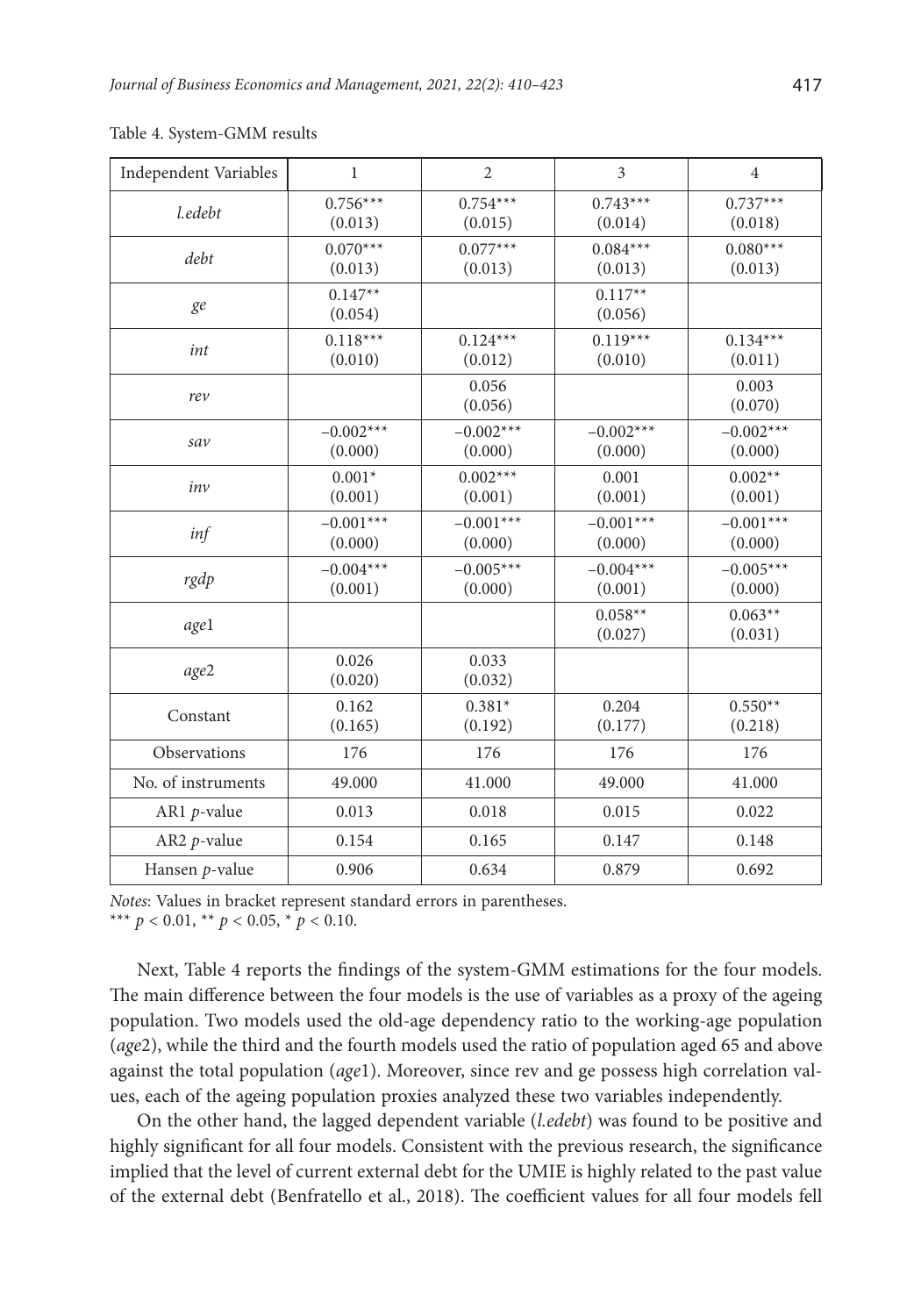within the range of 0.73 to 0.75, further illustrating that the past amount of external debt leads to an even higher level of current external debt in the UMIE. Therefore, the UMIE's are required to acquire additional funds to boost the economy and to repay previous debts.

In addition, the need for a higher level of funding among the UMIE is further supported by considering the significant value of the domestic debt (debt) as another independent variable. The coefficient of the debt variable indicates a meaningful positive relationship with the level of external debt. It signifies that the UMIE requires massive funds for their economic development agenda. If the domestic debt level increases, the external debt level is also expected to increase but at a minimal rate. Thence, UMIE heavily relies on domestic debt compared to the external debt as a possible source of funding.

Referring to the variables under investigation, the ageing population generated a significantly positive relationship with UMIE's external debt, but at a very minimal impact (in between 0.058 percent to 0.063 percent). This relationship emerged when the population age of 65 and above was used as a proxy to represent the older population (in model 3 and 4). Meanwhile, when the old-age dependency ratio was used as a proxy of the ageing population, this variable possessed no significant relationship with the level of the external debt (as shown in model 1 and 2). Indirectly, the use of both proxies instigated that the ageing population may or may not be able to influence the external debt of the UMIE. This finding illustrates that the public debt theory by Barro (1979) and Mensah (2017) is not necessarily true in the case of UMIE. An increase in the population of age 65 and above gives pressure for the government to incur higher external debts as the needs for funds increase. This is in-line with the theory that stresses the uses of funds as one of the determinants of public debt. Nevertheless, when the proxy of ageing population is changed into the old-age dependency ratio, the public debt theory is no longer applicable. Probably, it is due to the fact that the elder people are not depending too much on the government. Instead, their burden is transferred to their children or relatives. Thus, the needs of funds do not change even when the old-age dependency ratio increases.

Empirically, a larger population of 65 years of age and above increases the external debt level due to the needs of the governments to inject more funds into healthcare industry, age-friendly infrastructure, retirement benefits and social security (Carbonaro et al., 2018; Horioka et al., 2018; Miranda, 2018; Mao, et al., 2020). Hence, the government may have to sacrifice the development projects due to limited revenues. Consequently, there might be a slowdown in the economic growth as postulated in the theory of secular stagnation since the government have to borrow money to finance their operating expenditure due to an increase in the number of ageing population. If they insist on injecting funds for the development projects, which are essential for economic growth, the governments will have to borrow more funds from the local and external sources.

Nevertheless, the current trend exhibited that most of the elderly citizens have received proper education in their previous years (Croix & Licandro, 1999; Soong, 2020). Their level of literacy signified no significant influence of the old-age dependency ratio on the level of the external debt of the UMIE. The dependency is not a problem since older people have their savings to survive in their remaining life (Hillman, 2003). Even though the savings are expected to deteriorate over time, older people can still depend on their children. This is consistent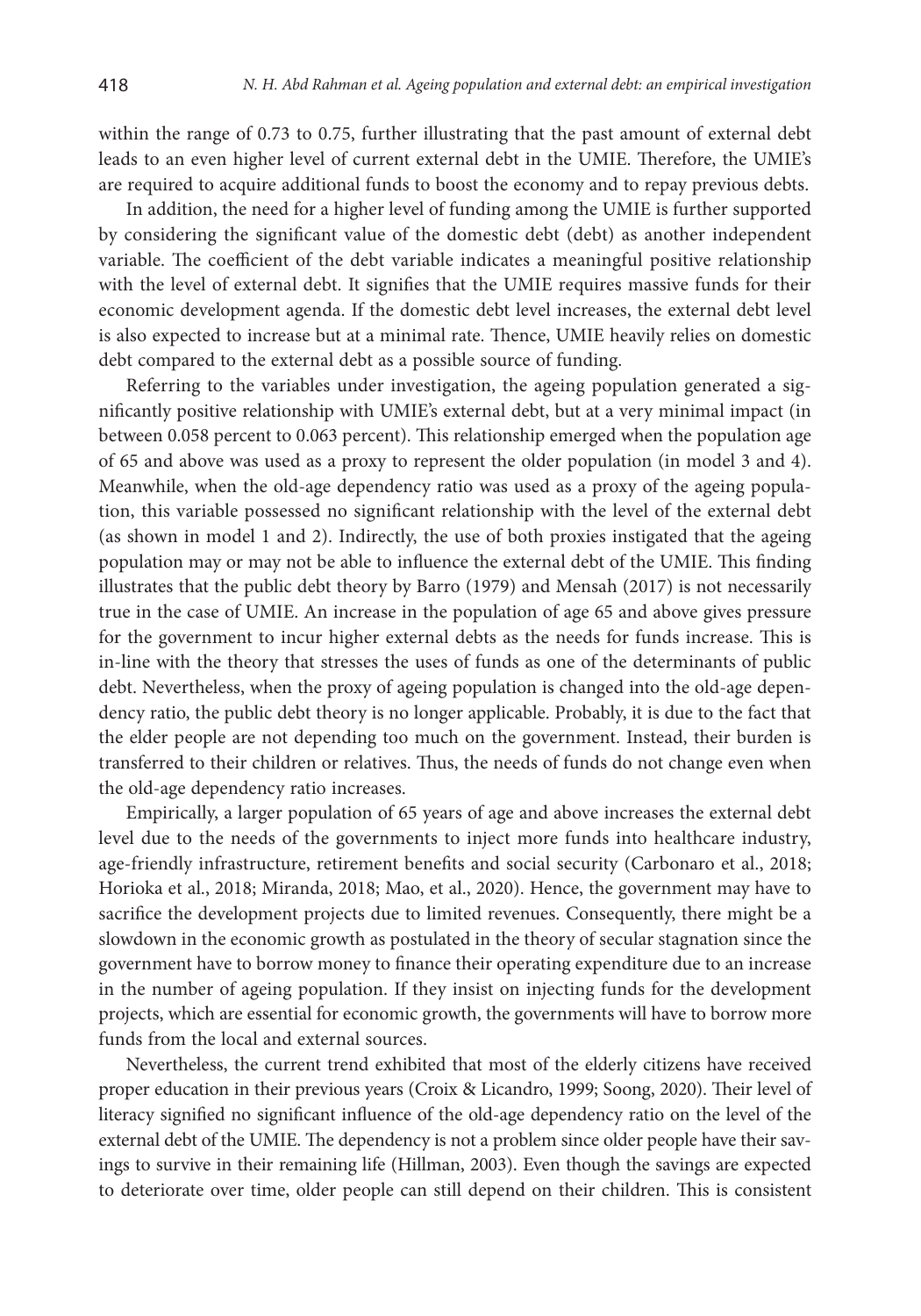with the theory of intergenerational social contract (Hillman, 2003), in which the children are responsible in taking care of their parents when their parents are no longer working. Hence, the governments are not pressurized to borrow more funds externally in these circumstances.

Of the seven control variables, *rev* was the only variable that had an insignificant relationship with external debt. As for the other control variables, *ge*, *int* and *inv* were capable of significantly influencing the external debt in a positive direction. Consistent with Barro (1979) and Mensah et al. (2017), the government will be forced to secure more funds if their level of expenditure increases over time. In this circumstance, imposing a higher level of taxation is not a wise decision as it will only distort the economic growth of a country. Secondly, higher external debt is expected as the interest rate on external debt increases. This finding contradicts with previous literature which found the relationship to be negative (Benfratello et al., 2018; Pirtea & Nicolescu, 2012; Waheed, 2017). One of the possible reasons for the finding is due to the needs of the government to pay a higher amount of interest when the interest rate increases. Thirdly, the investment may or may not give a significant favourable influence on the level of the external debt. If it is significant, the level of significance is not too strong, especially for model 1 and 4. Despite the significant investment level, countries within the UMIE are not able to fully reap the benefits from the investment (Waheed, 2017). Instead, leads to a higher dependency on external debt. To the contrary, the result can also be insignificant as illustrated in model 3, consistent with the previous finding (Sadik-Zada & Gatto, 2019).

The remaining control variables (*sav*, *inf* and *rgdp*) exhibited a significant negative relationship with the level of the external debt. Parallel with the findings by Waheed (2017), an increase in the national savings will help to reduce the external debt but at a very minimum rate. The government can utilise the savings for national development projects without relying too much on external debt. Similarly, *inf* and *rgdp* as the macroeconomic variables indicated a significant negative impact on the external debt of the UMIE. Furthermore, during inflation the public will begin to save their money for future consumption, thus leading to a lower level of current consumption (Hasanov & Cherif, 2012; Tarek & Ahmed, 2017).

Consequently, during the time of lower current consumption, the government may not be able to generate higher income. Therefore, external debt increases as a result of inflation. However, when the economy is good, dependency on external debt is expected to decline. In this regard, the economy that has more income does not need additional funding to grow the economy (Barro, 1979; Benfratello et al., 2018; Mensah et al., 2017; Waheed, 2017).

The results discussed above are only deemed valid if they meet the two main conditions. Firstly, the residuals should be free from second-order autocorrelation. Hence, the Arellano-Bond (AB) test was employed with the null hypothesis stating no autocorrelation in the residuals can be rejected at the  $AR(1)$  test, but not at the  $AR(2)$  test. This indicates that there is no second-order autocorrelation exists in the residuals. Even though the first-order autocorrelation exists in the residuals, the GMM estimator allows it to happen since the system GMM consists of both level and first difference variables (Arellano & Bond, 1991). Secondly, the instruments should appear to be exogenous. By using the Hansen test, the instruments in the model were estimated to be valid and exogenous if the null hypothesis of over-identifying restrictions was not rejected. The outcomes show that the null hypothesis is failed to be rejected, thus the instruments used in the models are valid and exogenous.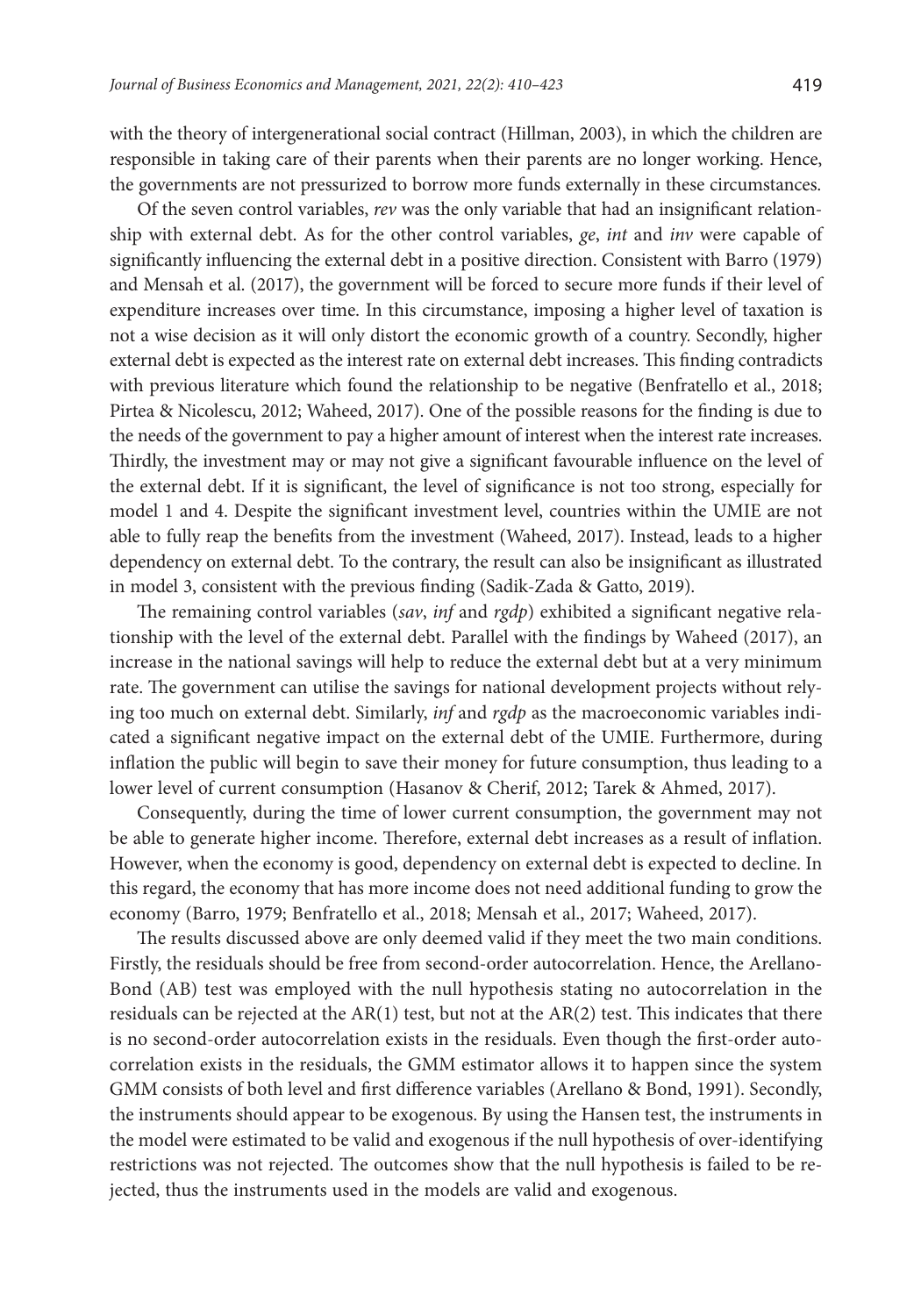## **Conclusions**

This study empirically investigated the impacts of the ageing population on the external debt of the UMIE. The study argued that the ageing population increases the burden of the government, thus pressuring the governments to borrow more external funds. The results in this study were based on the panel data analysis which employed the system GMM estimation for 36 countries within the UMIE from 2000 to 2017.

Based on the results, mixed results were yielded in which the ageing population may or may not affect the external debt of the UMIE. The effects of the ageing population on the external debt depended on the proxy used to measure the ageing population. From one perspective, a higher number of population aged 65 and above increased the burden of the government, thus leading to a higher level of external debt. The increase of the government's burden may come from the needs to spend more on healthcare, age-friendly infrastructure, pensions and social security. However, based on the other perspective, the old-age dependency ratio (another proxy of the ageing population) indicated no significant influence on the external debt of the UMIE. It is because the older generation in the UMIE consisted of educated pensioners who have enough savings for their future expenses. Hence, the dependency on the government is minimal where it does not impact the level of the external debt.

Several implications were derived from the results of this study. Firstly, the private sector should work together with the public sector in building age-friendly infrastructure to cater to the ageing population. It will help to reduce the government's burden as the country is approaching the era of the ageing population. Secondly, the government should encourage all labors to contribute a portion of their income for their health insurance and retirement days which also includes entrepreneurs who are running their own businesses. If everyone has subscribed to health insurance and savings for their retirement days, the government can slowly focus on productive expenditures. In turn, it will also reduce the level of external debt which might harm the economic growth of a country.

This study is only focusing on how the ageing population affects the external debt of the UMIE. It does not consider the role of the ageing population on the domestic debt level. Hence, more rooms remain for future research as the increase in the ageing population might also give extra burden for the domestic debt.

For future research, we suggest forthcoming studies to examine the impact of the ageing population on the domestic debt level. It is because the ageing population is expected to increase the burden of the government, hence might increase the domestic debt level. An increase in the debt level may harm the economic growth of a country if the government fails to manage their funds well.

## **Funding**

This study was funded by 2020 Teja's Internal Grant Scheme by Universiti Teknologi MARA, Melaka, Malaysia.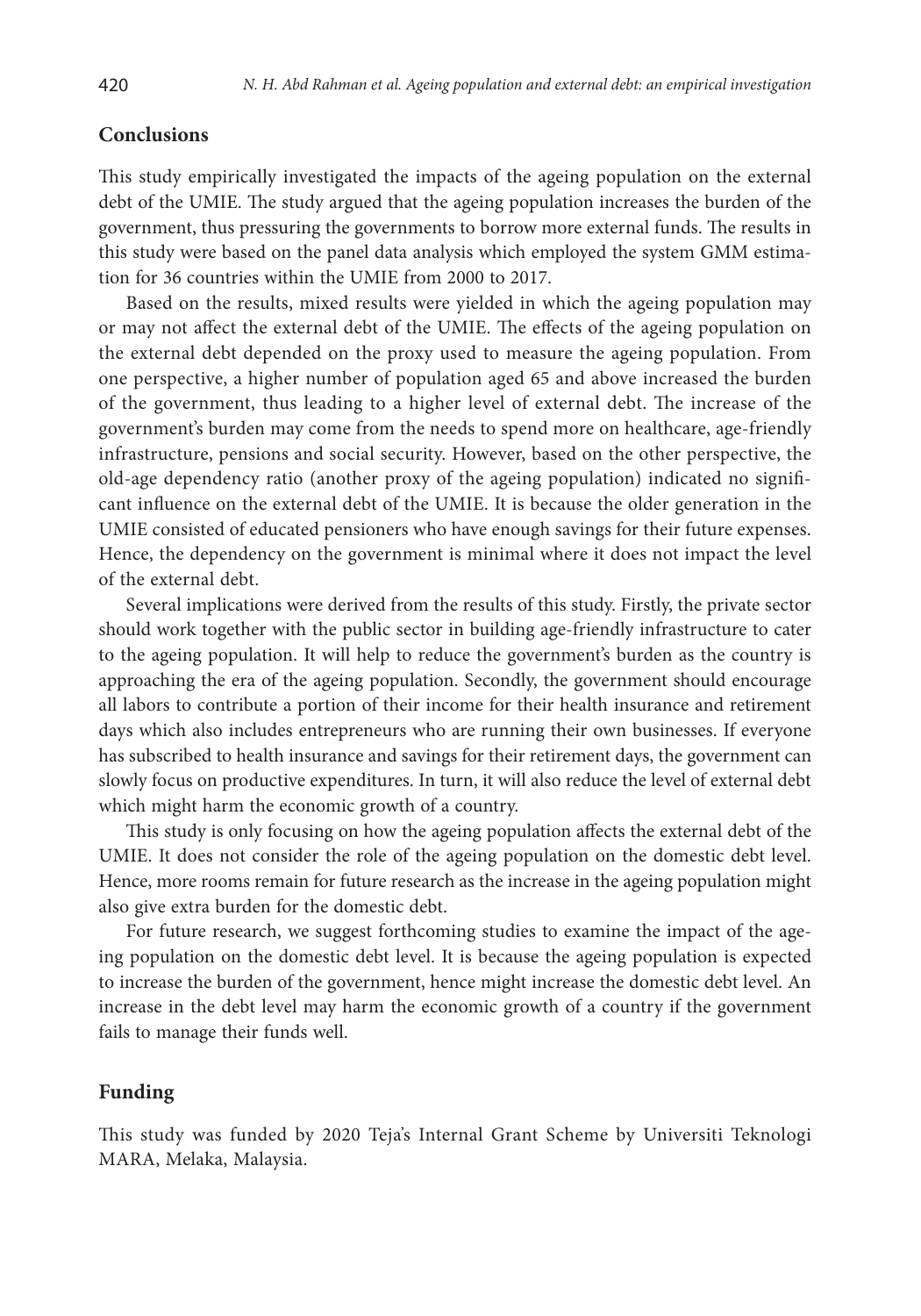## **References**

- Alonso-García, J., & Rosado-Cebrian, B. (2019). Financial crisis and pension reform in Spain: The effect of labour market dynamics. *Journal of Economic Policy Reform*, 1–18. <https://doi.org/10.1080/17487870.2019.1599718>
- Arčabić, V., Tica, J., Lee, J., & Sonora, R. J. (2018). Public debt and economic growth conundrum: Nonlinearity and inter-temporal relationship. *Studies in Nonlinear Dynamics and Econometrics*, *22*(1), 1–20. <https://doi.org/10.1515/snde-2016-0086>
- Arellano, M., & Bond, S. (1991). Some tests of specification for panel data: Monte Carlo evidence and an application to employment equations. *The Review of Economic Studies*, *58*(2), 277–297. <https://doi.org/10.2307/2297968>
- Barro, R. J. (1979). On the determination of the public debt. *Journal of Political Economy*, *87*(5, Part 1), 940–971. <https://doi.org/10.1086/260807>
- Benfratello, L., Del Monte, A., & Pennacchio, L. (2018). Corruption and public debt: A cross-country analysis. *Applied Economics Letters*, *25*(5), 340–344.<https://doi.org/10.1080/13504851.2017.1321831>
- Blundell, R., & Bond, S. (1998). Initial conditions and moment restrictions in dynamic panel data models. *Journal of Econometrics*, *87*(1), 115–143. [https://doi.org/10.1016/S0304-4076\(98\)00009-8](https://doi.org/10.1016/S0304-4076(98)00009-8)
- Carbonaro, G., Leanza, E., McCann, P., & Medda, F. (2018). Demographic decline, population aging, and modern financial approaches to urban policy. *International Regional Science Review*, *41*(2), 210–232. <https://doi.org/10.1177/0160017616675916>
- Caruso, R., & Domizio, M. Di. (2017). Military spending and budget deficits: The impact of US military spending on public debt in Europe. *Defense and Peace Economics*, *28*(5), 534–549. <https://doi.org/10.1080/10242694.2016.1228259>
- Croix, D. de la, & Licandro, O. (1999). Life expectancy and endogenous growth. *Economics Letters*, *65*(2), 255–263. [https://doi.org/10.1016/S0165-1765\(99\)00139-1](https://doi.org/10.1016/S0165-1765(99)00139-1)
- Fu, L., Wang, Y., & He, L. (2020). Age composition change and inter-provincial labor productivity: A study from the perspective of population dividend and population urbanization. *Journal of Applied Economics*, *23*(1), 183–198. <https://doi.org/10.1080/15140326.2020.1723885>
- Ghosh, A., & Ghosh, C. (2008). *Economics of the public sector*. Prentice-Hall of India Private Limited.
- Goedl, M., & Zwick, C. (2018). Assessing the stochastic stability of public debt: The case of Austria. *Empirica*, *45*, 559–585. <https://doi.org/10.1007/s10663-017-9376-4>
- Hansen, L. (1982). Large sample properties of generalized method of moments estimators. *Econometrica*, *50*(4), 1029–1054. <https://doi.org/10.2307/1912775>
- Hasanov, F., & Cherif, R. (2012). *Public debt dynamics: The effects of austerity, inflation and growth shocks* (IMF Working Paper No. 12/230). International Monetary Fund. [https://www.imf.org/en/](https://www.imf.org/en/Publications/WP/Issues/2016/12/31/Public-Debt-Dynamics-The-Effects-of-Austerity-Inflation-and-Growth-Shocks-26268) [Publications/WP/Issues/2016/12/31/Public-Debt-Dynamics-The-Effects-of-Austerity-Inflation](https://www.imf.org/en/Publications/WP/Issues/2016/12/31/Public-Debt-Dynamics-The-Effects-of-Austerity-Inflation-and-Growth-Shocks-26268)[and-Growth-Shocks-26268](https://www.imf.org/en/Publications/WP/Issues/2016/12/31/Public-Debt-Dynamics-The-Effects-of-Austerity-Inflation-and-Growth-Shocks-26268)
- Hillman, A. L. (2003). *Public finance and public policy: Responsibilities and limitations of government*. Cambridge University Press.
- Horioka, C. Y., Morgan, P. J., Niimi, Y., & Wan, G. (2018). Aging in Asia: Introduction to symposium. *Review of Development Economics*, *22*(3), 879–884. <https://doi.org/10.1111/rode.12545>
- Jackson, T. (2019). The post-growth challenge: Secular stagnation, inequality and the limits to growth. *Ecological Economics*, *156*, 236–246. <https://doi.org/10.1016/j.ecolecon.2018.10.010>
- Kim, E., Ha, Y., & Kim, S. (2017). Public debt, corruption and sustainable economic growth. *Sustainability*, *9*(3), 433. [https://doi.org/10.3390/su9030433](https://doi.org/10.1016/j.ecolecon.2018.10.010)
- Law, S. H. (2018). *Applied panel data analysis: Short panels*. UPM Press.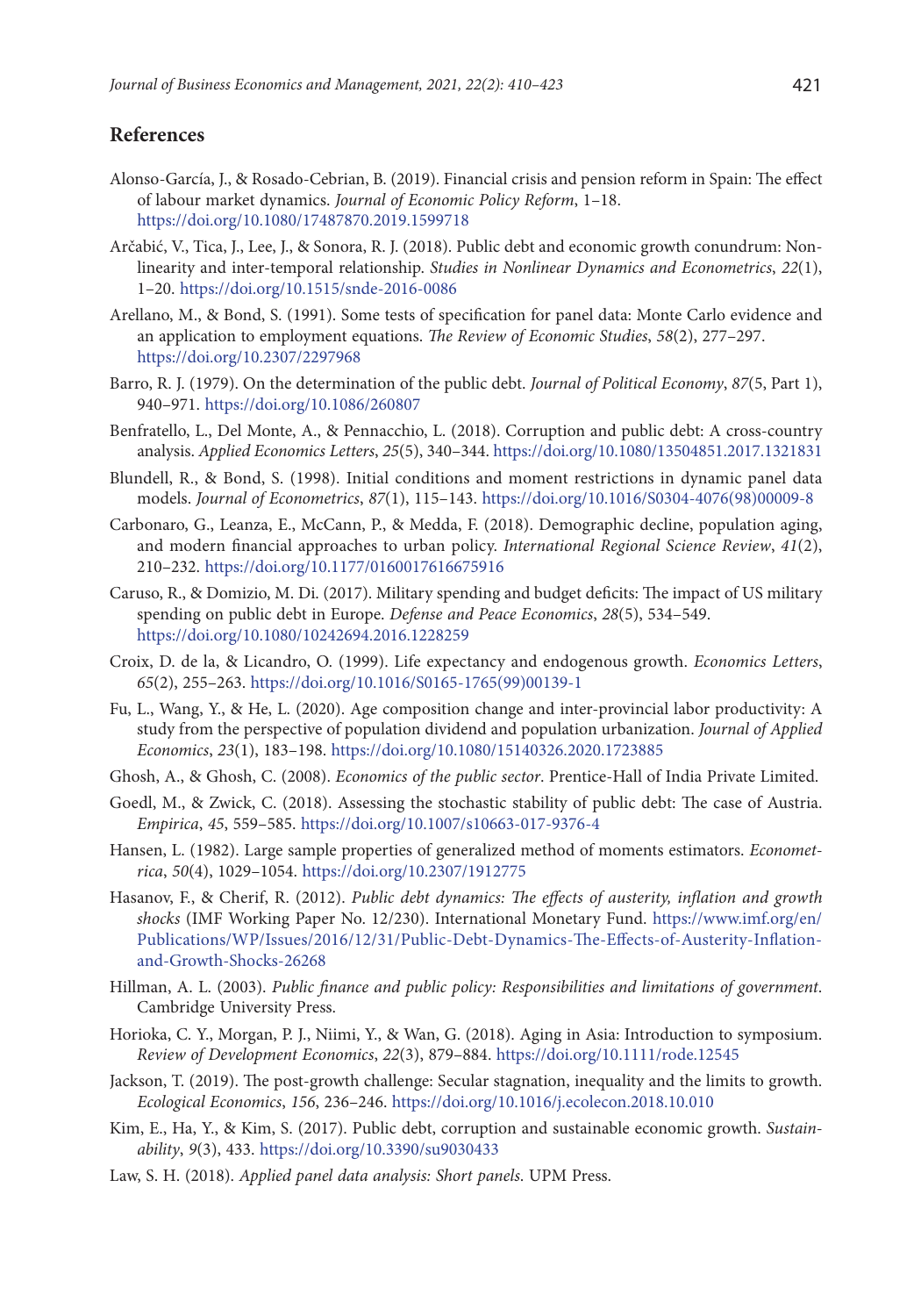- Mao, G., Lu, F., Fan, X., & Wu, D. (2020). China's ageing population: The present situation and prospects. In *Population change and impacts in Asia and the Pacific* (pp. 269–287). Springer.
- Mensah, D., Aboagye, A. Q. Q., Abor, J. Y., & Kyereboah-Coleman, A. (2017). External debt among HIPCs in Africa: Accounting and panel VAR analysis of some determinants. *Journal of Economic Studies*, *44*(3), 431–455.<https://doi.org/10.1108/JES-05-2015-0080>
- Miranda, A. E. R. (2018). Finding opportunities in Japan's aging population. *CIRSS Commentaries*, *5*(7), 5–7.
- Mohd Daud, S. N., & Podivinsky, J. M. (2012). Revisiting the role of external debt in economic growth of developing countries. *Journal of Business Economics and Management*, *13*(5), 968–993. https://doi.org/ 10.3846/16111699.2012.701224
- Ono, T., & Uchida, Y. (2018). Human capital, public debt, and economic growth: A political economy analysis*. Journal of Macroeconomics*, *57*, 1–14. <https://doi.org/10.1016/j.jmacro.2018.03.003>
- Pirtea, M. G., & Nicolescu, A. C. (2012). An empirical study on public debt's determinants: Evidence from Romania. *Transylvanian Review of Administrative Sciences*, *9*(38), 144–157.
- Poghosyan, T. (2018). How do financial cycles affect public debt cycles? *Empirical Economics*, *54*(2), 425–460. <https://doi.org/10.1007/s00181-016-1215-0>
- Reinhart, C. M., Reinhart, V. R., & Rogoff, K. S. (2012). Public debt overhangs: Advanced-economy episodes since 1800. *Journal of Economic Perspectives*, *26*(3), 69–86. https://doi.org/[10.1257/jep.26.3.69](http://dx.doi.org/10.1257/jep.26.3.69)
- Sadik-Zada, E. R., & Gatto, A. (2019). *Determinants of the public debt and the role of the natural resources: A cross-country analysis* (FEEM Working Paper No. 4). [https://papers.ssrn.com/sol3/papers.](https://papers.ssrn.com/sol3/papers.cfm?abstract_id=3364174) [cfm?abstract\\_id=3364174](https://papers.ssrn.com/sol3/papers.cfm?abstract_id=3364174)
- Shkolnyk, I., & Koilo, V. (2018). The relationship between external debt and economic growth: Empirical evidence from Ukraine and other emerging economies. *Investment Management and Financial Innovations*, *15*(1), 387–400. https://doi.org[/10.21511/imfi.15\(1\).2018.32](http://dx.doi.org/10.21511/imfi.15(1).2018.32)
- Soong, J. J. (2020). Empowering the elderly to promote active ageing in the labour market: A New strategic scheme to improve ageing human resource and to solve shortage of labour force in Taiwan. *Jebat: Malaysian Journal of History, Politics* & *Strategic Studies*, *47*(1).
- Tarek, B. A., & Ahmed, Z. (2017). Governance and public debt accumulation: Quantitative analysis in MENA countries. *Economic Analysis and Policy*, *56*, 1–13. <https://doi.org/10.1016/j.eap.2017.06.004>
- The World Bank Group. (2018). *Data catalog: World development indicators*. [https://datacatalog.world](https://datacatalog.worldbank.org/dataset/world-development-indicators)[bank.org/dataset/world-development-indicators](https://datacatalog.worldbank.org/dataset/world-development-indicators)
- Waheed, A. (2017). Determinants of external debt: A panel data analysis for oil and gas exporting and importing countries. *International Journal of Economics and Financial Issues*, *7*(1), 234–240.